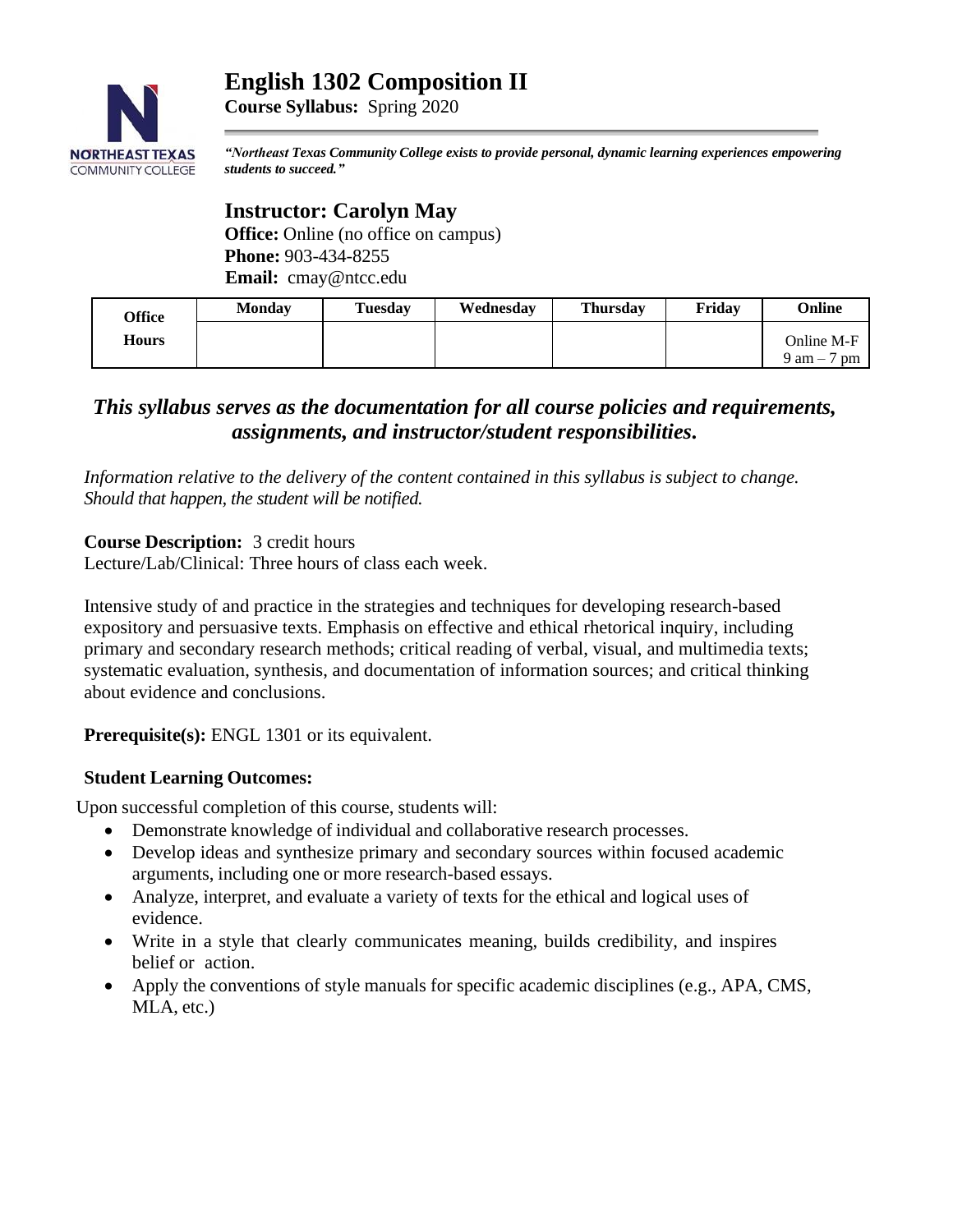## **Evaluation/Grading Policy:**

Assignments will be evaluated using the following point values:

| Syllabus Acknowledgment (Required)           | 1%  |
|----------------------------------------------|-----|
| <b>Course Evaluation</b>                     | 1%  |
| Two Rough Drafts and Two Peer Reviews        | 20% |
| <b>Final Drafts Essay Assignments</b>        | 20% |
| Research Essay (required to pass the course) | 40% |
| Topic Approval; Annotated Bibliography;      |     |
| Thesis Statement and Outline                 | 10% |
| <b>Rough Draft and Peer Reviews</b>          | 10% |
| <b>Final Draft</b>                           | 20% |
| <b>Discussion Assignments</b>                | 10% |
| <b>Homework Assignments</b>                  | 10% |
|                                              |     |
| Total                                        |     |

#### **Required Instructional Materials:**

*Inventing Arguments Mauk/Metz* 4<sup>th</sup> ed. 2016

#### **Publisher: Cengage Learning**

*\*\*You have exclusive access to the e-book and the assignments for this course. This fee was included in your tuition and fees. You will register inside the course once it begins. There is no need to purchase any books for this course but you will need an access code to register for the course material.*

## **Optional Instructional Materials:** None

#### **Minimum Technology Requirements:**

You must have access to a computer to take this course. Your computer needs to have Windows XP SP3 or later or MAC OS X10.3 or higher. You will need Office 2003 or higher, and you will need broadband internet access. You can check your operating system by right clicking on the My Computer icon on the home screen. You can check your word processing program by going to "Start" and clicking on "All Programs." You will find your Office program there. It is recommended that you use Google Chrome or Firefox as a browser as it seems to work the best with the Blackboard LMS (learning management system). If you do not have access to a computer with the minimum computer requirements, it is strongly suggested that you reconsider taking this online course.

## **Required Computer Literacy Skills**:

In order to be successful in this course, students should minimally possess the following technical skills:

- 1) The ability to properly use email, attach documents to email, and open, download, and save attachments
- 2) The ability to properly update personal computer settings
- 3) The ability to properly utilize online help when needed
- 4) The ability to properly use a word processing application
- 5) The ability to properly print an electronic file to a printer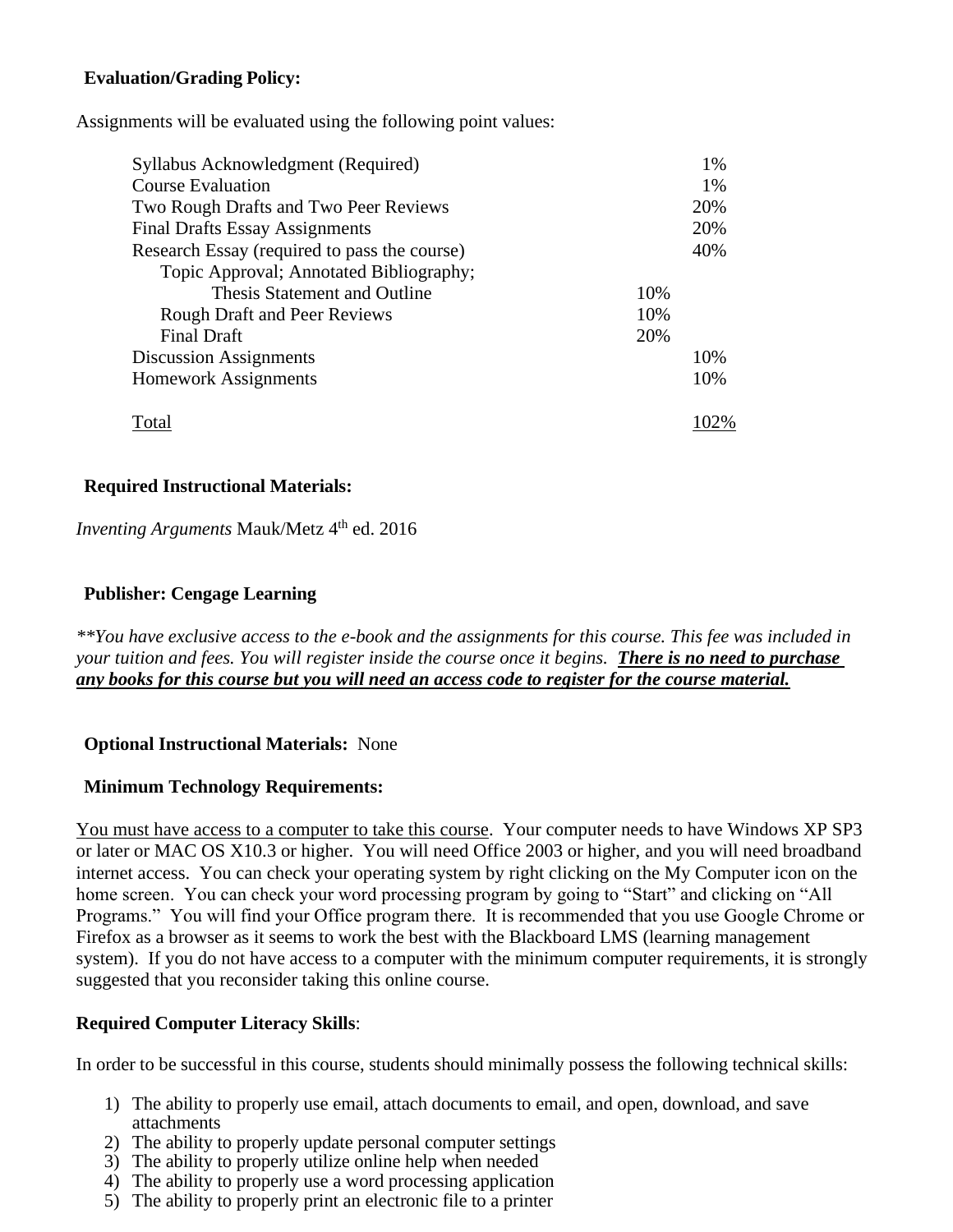- 6) The ability to properly submit files in the Blackboard assignment windows
- 7) The ability to properly save documents in a .docx or .rtf format and save in an electronic form in multiple places, e.g. computer hard drive, portable flash drive, cloud storage, etc.
- 8) The ability to properly connect to a broadband internet system
- 9) The ability to properly search for and locate information on the internet

#### **Course Structure and Overview:**

#### **Course Goal**

The goal of this course is to help students grow as thinkers and writers. Higher order skills acquired in thinking and writing help students process information in a rapidly changing world and reflect on the deeper meanings of print and visual media.

Students who utilize the rhetorical tools and strategies achieve a level of sophistication in writing that invites audiences to join them in examining issues from multiple layers of meaning. In the process, students begin to take a more disciplined approach to writing and develop their voices through everyday and argumentative writing.

#### **Course Expectations**

To complete this course successfully, you should do the following:

- Participate in the course activities.
- Read all of the textbook assignments.
- Complete the assignments for each of the lessons.
- View all the thirty-minute video lessons.
- Participate actively and meaningfully in all discussions.
- Prepare and submit all writing assignments.

#### **Assignment Information**

Conscientious and timely completion of assignments is essential for success in this writing course. The assignments are under the Calendar tab on the left side of the Home Page. See the Course Calendar to determine when assignments are due. Due dates are also posted at the end of this syllabus. Assignments are due no later than midnight of the due date. Assignments are graded within 72 hours following the due date.

Essays are graded and returned within one week following the due date with the exception of the final exam which will be graded more promptly in order to follow the guidelines of the Registrar's office and campus procedures. All papers must be typed in MLA format and submitted as attachments when due. See lesson folders for reading assignments, videos, and course material. Specific instructions for each essay are posted in the essay assignment folder on the menu bar. **All due dates are posted on the course assignment calendar .** All work submitted in this course is expected to be original work for this particular class. No previously written work, by the student or otherwise, will be considered eligible for course credit.

#### **Writing Assignments**

During the semester, you are required to complete three essay-writing assignments. Please follow these instructions when writing your papers: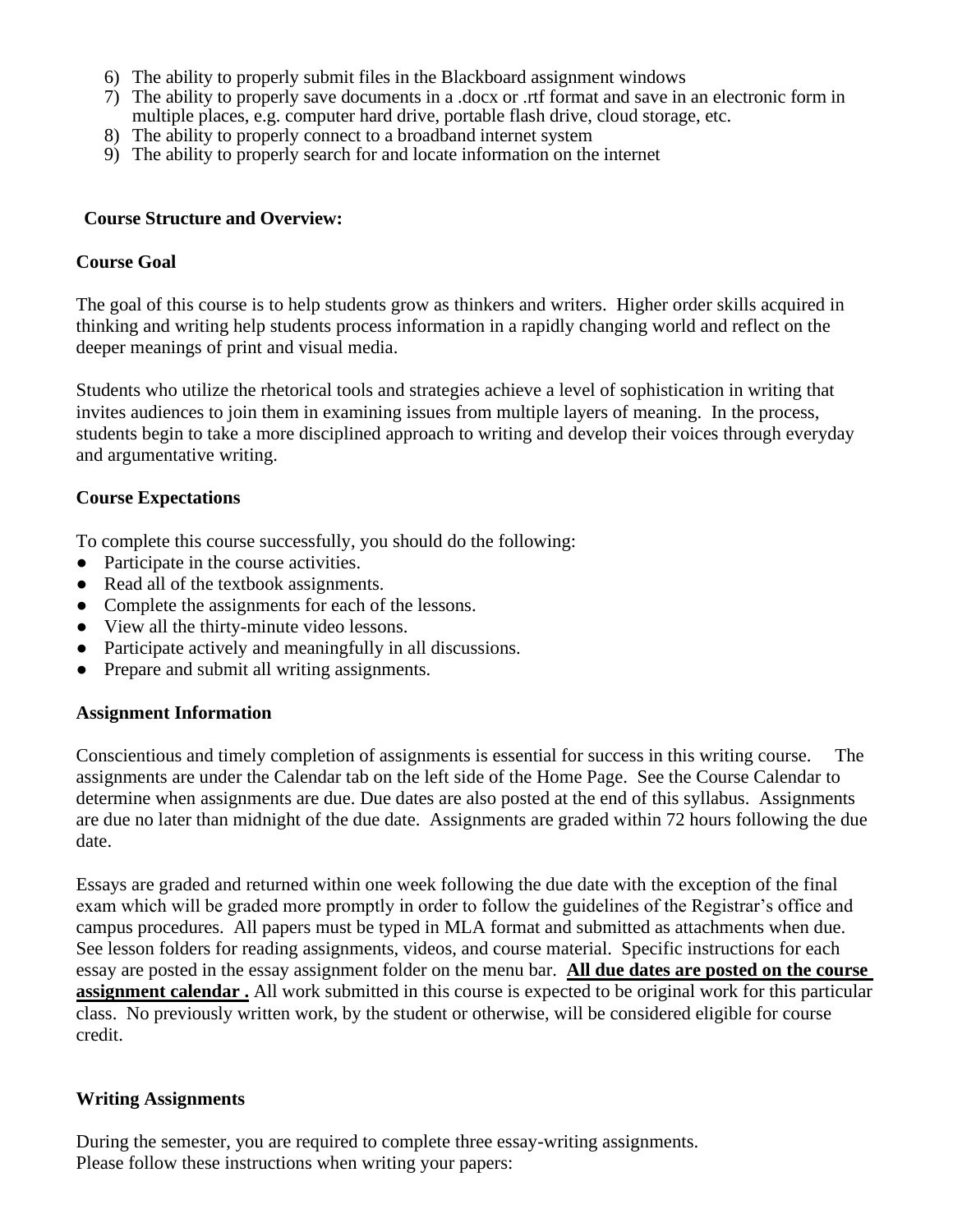- Writing assignments must be typed in MLA format (see textbook), use Times 12 pt. font, and be double spaced.
- Writing Assignment #1 is 600-900 and Writing Assignment #2 is 1000-1300 words. Writing Assignment #3 is 5-7 pages in length (1500-2100 words)
- Spelling, grammar, and punctuation are counted toward the grade in all assignments.
- Due dates for all assignments are noted in the syllabus and on the course calendar.
- All final essays are submitted through TurnItIn.com, a plagiarism checker.
- Graded assignments will be returned within 72 hours of receipt. Essays will be graded holistically on the essay-scoring rubric within the TurnItIn essay assignment and will be graded within one week following the due date.
- Late papers are accepted at the instructor's discretion and will not receive full credit. (See Late Work Policy) Emergency situations will be handled on an individual basis**.**

## **Course Assignments**

To access all course material, instructions for all assignments, and the assignments, click on the lesson tabs on the menu of the home page of the course. The modules are meant to be accessed and viewed in order, so begin with Lesson 1. The lesson folders and writing assignments are inside the lesson folders. The due dates for all course material and assignments are listed in the assignment calendar located in the menu bar and in the Start Here folder.

## **Evaluation Criteria for Essays**

**All essays are graded using a content rubric.** The rubric is located within the instructions for the essay assignment. It is strongly advised that students become familiar with the rubric criteria before embarking on the writing portion of the assignment.

## **Institutional/Course Policy:**

## **Attendance and Participation**

An online writing class requires consistent engagement. All of your activity, including the links that you access and the amount of time spent on each activity, is tracked through Blackboard. You should plan to log on every day and participate fully in the course. Failure to participate in course activities, complete required readings, and turn in work will lower your course grade or cause you to lose credit completely.

## **Communications:**

NTCC email is the official form of communication used by the college. This account is what is to be utilized for communication between the instructor and student in this course. Email will be answered within 24 hours, but in most cases much sooner.

## **You should also check your NTCC email account daily, which will be the official form of**

**communication for this course.** Your email address is your first initial  $+$  your last name  $+$  the last three digits of your SSN. Your password is your birthday in the form of mmddyyyy (Ex: May 8, 1992 would be 05081992). Once you are logged in to the MyEagle portal, you can access your email by clicking on the Student Email icon. If you are a VCT student, you will use the email you provided when you registered.

## **Late Work Policy**

All assignments are due at midnight on the due date. Please submit assignments on time to receive full credit.

"Assignments" refers to *all* work that is submitted to the instructor. Students are to submit assignments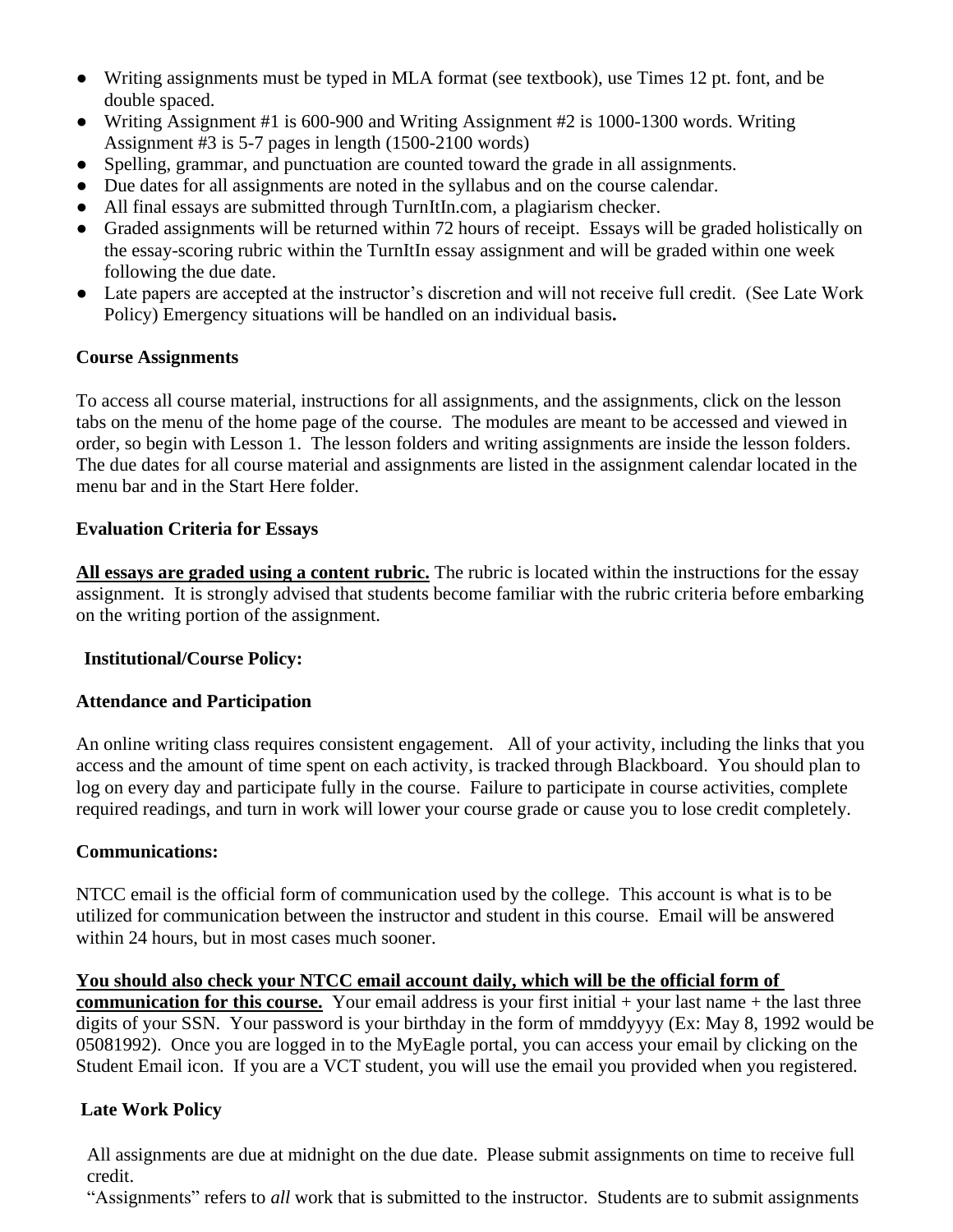on or before the stated due date/time. Students must also retain a copy of all pieces of their assignments, which must be produced if requested. **Assignments submitted after the due date/time will only be accepted at the instructor's discretion and will incur a 10% deduction of the original grade for each day late** unless the student has been granted an extension (see below). **Please note that the automated homework assignments have a window that closes once the due date has passed and this window will not reopen.**

An extension for assignments *may* be given by the instructor. **In order to receive an extension, students must submit a written request to the instructor BEFORE the original due date of the assignment**. The request for the extension should include an acceptable reason that necessitates an extension; standard acceptable reasons include severe illness, family tragedy, and circumstances beyond the student's control. Emergency situations will be handled on an individual basis. Please note that being disorganized, not planning ahead, not having the correct textbook or computer software, or procrastination is *not* an acceptable excuse. Be aware that online technology is a very unpredictable tool and can disappoint at the most crucial times; therefore, waiting to submit an assignment within the hour it is due is typically not a wise choice.

#### **All assignments are due by midnight on the course end date. No assignments received after midnight on the course end date will be eligible for course credit.**

#### **Withdrawal Policy**

Once you log in to the course, you are considered in attendance, and the instructor will certify that you are part of the class. If you decide that you cannot complete the course, it is your responsibility to drop or withdraw with the registrar's office. Failure to do so will result in receiving a poor performance grade, usually a grade of "F."

You may **drop** the class prior to the official reporting day (twelfth day - regular semester; fourth day summer term). In this case, the class will not appear anywhere on your transcript. You can **withdraw** from the class after the official reporting date and before the last posted date of withdrawal, and a "W" will be recorded on your transcript. The instructor will not drop or withdraw you from this course, even if you are not actively participating or logging in regularly. It is your responsibility to drop a course or withdraw from the college.

#### **NTCC Academic Honesty/Ethics Statement:**

NTCC upholds the highest standards of academic integrity. The college expects all students to engage in their academic pursuits in an honest manner that is beyond reproach using their intellect and resources designated as allowable by the course instructor. Students are responsible for addressing questions about allowable resources with the course instructor. Academic dishonesty such as cheating, plagiarism, and collusion is unacceptable and may result in disciplinary action. This course will follow the NTCC Academic Honesty and Academic Ethics policies stated in the Student Handbook. Refer to the student handbook for more information on these subjects.

#### **Plagiarism:**

In any written paper, you are guilty of the academic offense known as plagiarism if you half-copy or copy another person's words or sentences. Plagiarism usually results in an automatic grade of "F" for the assignment or the course, depending on the offense. You cannot mix another author's words with your own or "plug" your synonyms into another author's sentence structure. If you use someone else's words, phrases, sentences, even if you are paraphrasing, you must cite the source. All essays for this course will be submitted to TurnItIn.com, which is a plagiarism checker. Any questionable results will be shared and discussed with the student before any action is taken.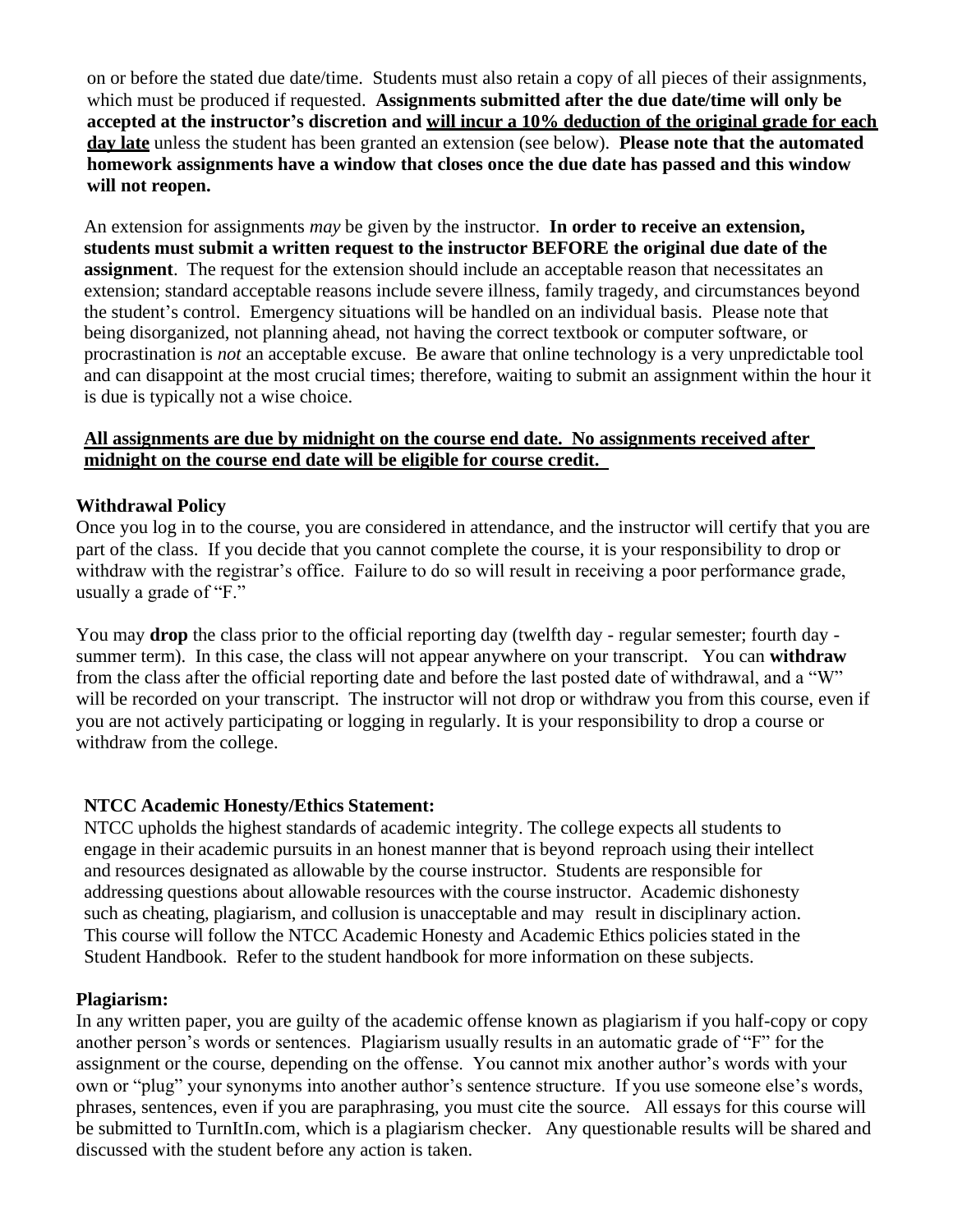#### **ADA Statement:**

It is the policy of NTCC to provide reasonable accommodations for qualified individuals who are students with disabilities. This College will adhere to all applicable federal, state, and local laws, regulations, and guidelines with respect to providing reasonable accommodations as required to afford equal educational opportunity. It is the student's responsibility to request accommodations. An appointment can be made with the Academic Advisor/Coordinator of Special Populations located in Student Services and can be reached at 903-434-8264. For more information and to obtain a copy of the Request for Accommodations, please refer to the special populations page on the NTCC websit[e.](http://www.ntcc.edu/index.php?module=Pagesetter&func=viewpub&tid=111&pid=1) 

#### **Diversity:**

The course content and the course environment are dedicated to an understanding of and acceptance of all people. Disparaging remarks in relation to others' ethnic or racial background, sex, sexual orientation, age, disability, socioeconomic background, et cetera, will not be tolerated. Please see Netiquette Rules in the Start Here folder.

#### **Family Educational Rights and Privacy Act (FERPA)**:

The Family Educational Rights and Privacy Act (FERPA) is a federal law that protects the privacy of student education records. The law applies to all schools that receive funds under an applicable program of the U.S. Department of Education. FERPA gives parents certain rights with respect to their children's educational records. These rights transfer to the student when he or she attends a school beyond the high school level. Students to whom the rights have transferred are considered "eligible students." In essence, a parent has no legal right to obtain information concerning the child's college records without the written consent of the student. In compliance with FERPA, information classified as "directory information" may be released to the general public without the written consent of the student unless the student makes a request in writing. Directory information is defined as: the student's name, permanent address and/or local address, telephone listing, dates of attendance, most recent previous education institution attended, other information including major, field of study, degrees, awards received, and participation in officially recognized activities/sports.

#### **Tentative Course Timeline (\*note\* instructor reserves the right to make adjustments to this timeline at any point in the term):**

## **ENGL 1302 Spring 2020 Assignment Calendar All assignments are due by midnight on the due date Due dates are Monday - Friday**

| $1/21 - 1/24$ | <b>Tuesday --</b> Read everything in the Start Here folder<br>Submit Syllabus Acknowledgement |  |  |  |
|---------------|-----------------------------------------------------------------------------------------------|--|--|--|
|               | Wednesday -- Post the introductory discussion (found in the Start Here folder)                |  |  |  |
|               | Register and link to MindTap following the instructions in the Start Here Folder              |  |  |  |
|               | Do a MindTap system check following the instructions in the Start Here folder                 |  |  |  |
|               | <b>Friday</b> -- Post three peer responses to the introductory discussion                     |  |  |  |
| $1/27 - 1/31$ | Monday - Tuesday -- Do Lesson One                                                             |  |  |  |
|               | Read Chapter 1 and Chapter 15 and Review the Lesson Resources in the folder                   |  |  |  |
|               | Read Writing Assignment #1 Instructions                                                       |  |  |  |
|               | Do Lesson Activities                                                                          |  |  |  |
|               | <b>Wednesday -- Post Getting Started Discussion One</b>                                       |  |  |  |
|               | <b>Friday -- Submit Homework Assignments for Lesson One</b>                                   |  |  |  |
|               | Post two peer responses to Lesson One Discussion                                              |  |  |  |
| $2/3 - 2/7$   | <b>Monday-Tuesday --</b> Do Lesson Two                                                        |  |  |  |
|               | Read Chapter 2 and Chapter 16 and Review the Lesson Resources in the folder                   |  |  |  |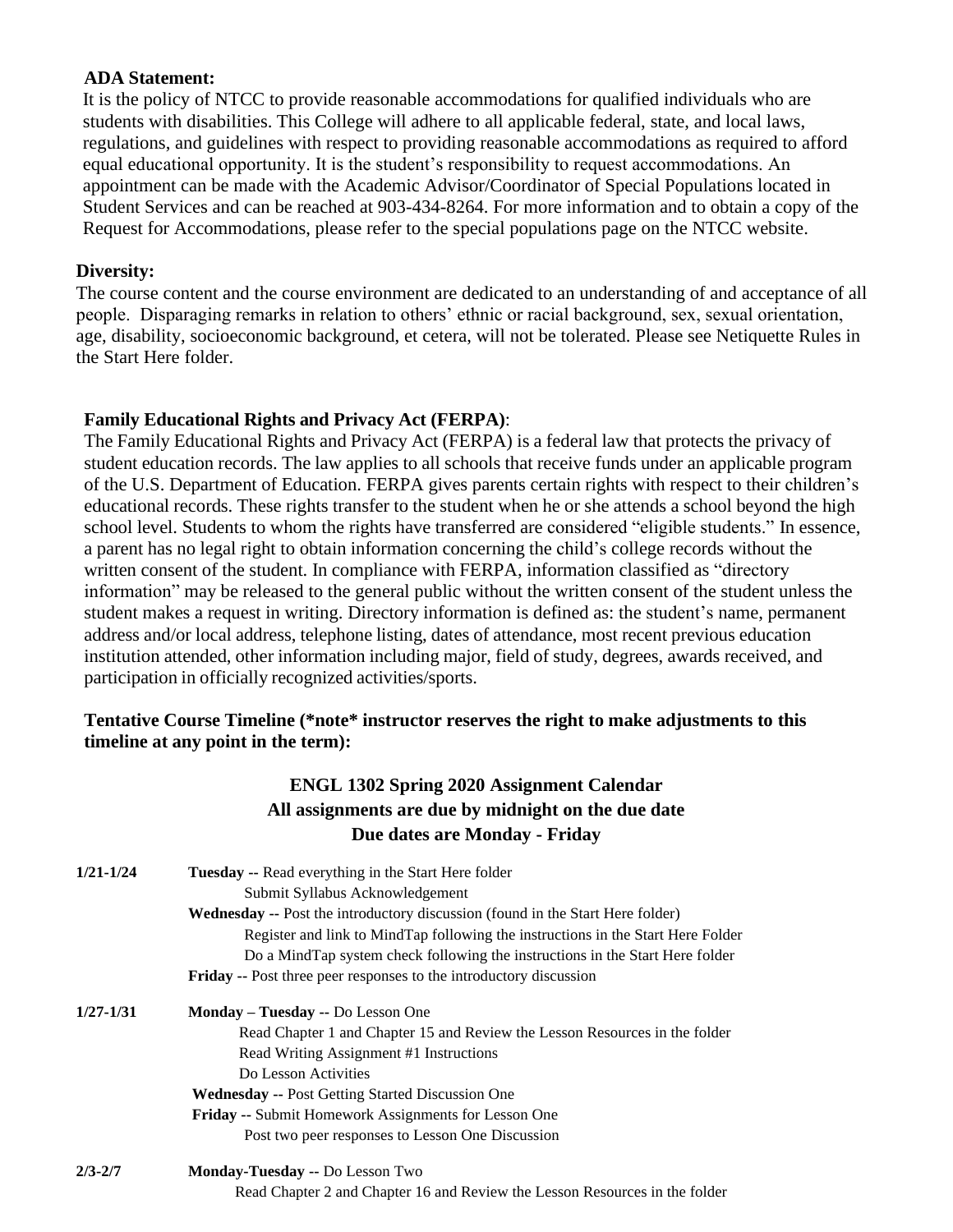|               | Begin Writing Assignment #1                                                                            |
|---------------|--------------------------------------------------------------------------------------------------------|
|               | Do Lesson Activities                                                                                   |
|               | <b>Wednesday -- Post Getting Started Discussion Two</b>                                                |
|               | Friday -- Submit Homework Assignments for Lesson Two                                                   |
|               | Post two peer responses to Lesson Two Discussion                                                       |
| $2/10 - 2/14$ | Monday -- Post Writing Assignment #1 Rough Draft and Works Cited for Peer Review                       |
|               | Tuesday -- Do Lesson Three – Read Chapter 3 and Chapter 17; Review the Lesson Resources in the folder  |
|               | Do Lesson Activities                                                                                   |
|               | <b>Wednesday -- Post Getting Started Discussion Three</b>                                              |
|               | Friday -- Submit Homework Assignments for Lesson Three                                                 |
|               | Post two peer responses to Lesson Three Discussion                                                     |
| $2/17 - 2/21$ | <b>Monday</b> -- Post Three Peer Reviews for Writing Assignment #1                                     |
|               | Tuesday -- Do Lesson Four - Read Chapter 4 and Chapter 18; Review the Lesson Resources in the folder   |
|               | Do Lesson Activities                                                                                   |
|               | Wednesday -- Post Getting Started Discussion Four                                                      |
|               | Friday -- Submit Homework Assignments for Lesson Four                                                  |
|               | Post two peer responses to Lesson Four Discussion                                                      |
| $2/24 - 2/28$ | Monday -- Post Final Draft for Writing Assignment #1                                                   |
|               | Read the instructions for Writing Assignment #2                                                        |
|               | Tuesday -- Do Lesson Five - Read Chapter 5 and Chapter 19; Review the Lesson Resources in the folder   |
|               | Do Lesson Activities                                                                                   |
|               | <b>Wednesday -- Post Getting Started Discussion Five</b>                                               |
|               | Friday -- Submit Homework Assignments for Lesson Five                                                  |
|               | Post two peer responses to Lesson Five Discussion                                                      |
| $3/2 - 3/6$   | Monday-Tuesday -- Do Lesson Six                                                                        |
|               | Read Chapter 6 and Chapter 20; Review the Lesson Resources in the folder                               |
|               | Do Lesson Activities                                                                                   |
|               | <b>Wednesday -- Post Getting Started Discussion Six</b>                                                |
|               | Friday -- Submit Homework Assignments for Lesson Six                                                   |
|               | Post two peer responses to Lesson Six Discussion                                                       |
| $3/9 - 3/13$  | Monday -- Post Writing Assignment #2 Rough Draft and Works Cited for Peer Review                       |
|               | Tuesday -- Do Lesson Seven – Read Chapter 13 and Chapter 21; Review the Lesson Resources in the folder |
|               | Do Lesson Activities                                                                                   |
|               | <b>Wednesday -- Post Getting Started Discussion Seven</b>                                              |
|               | Friday -- Submit Homework Assignments for Lesson Seven                                                 |
|               | Post two peer responses to Lesson Seven Discussion                                                     |
| $3/16 - 3/20$ | <b>SPRING BREAK - No classes or homework</b>                                                           |
| $3/23 - 3/27$ | Monday -- Post Three Peer Reviews for Writing Assignment #2                                            |
|               | Tuesday -- Do Lesson Eight - Read Chapter 14 and Chapter 22; Review the Lesson Resources in the folder |
|               | Do Lesson Activities                                                                                   |
|               | <b>Wednesday -- Post Getting Started Discussion Eight</b>                                              |
|               | Friday -- Submit Homework Assignments for Lesson Eight                                                 |
|               | Post two peer responses to Lesson Eight Discussion                                                     |
| $3/30 - 4/3$  | <b>Monday</b> -- Post Final Draft for Writing Assignment #2                                            |
|               | Read the instructions for Writing Assignment #3                                                        |
|               | Tuesday -- Do Lesson Nine – Read Chapter 8 and Chapter 23; Review the Lesson Resources in the folder   |
|               | Do Lesson Activities                                                                                   |
|               | <b>Wednesday -- Post Getting Started Discussion Nine</b>                                               |
|               | Friday -- Submit Homework Assignments for Lesson Nine (Quoting, Paraphrasing, & Summarizing)           |